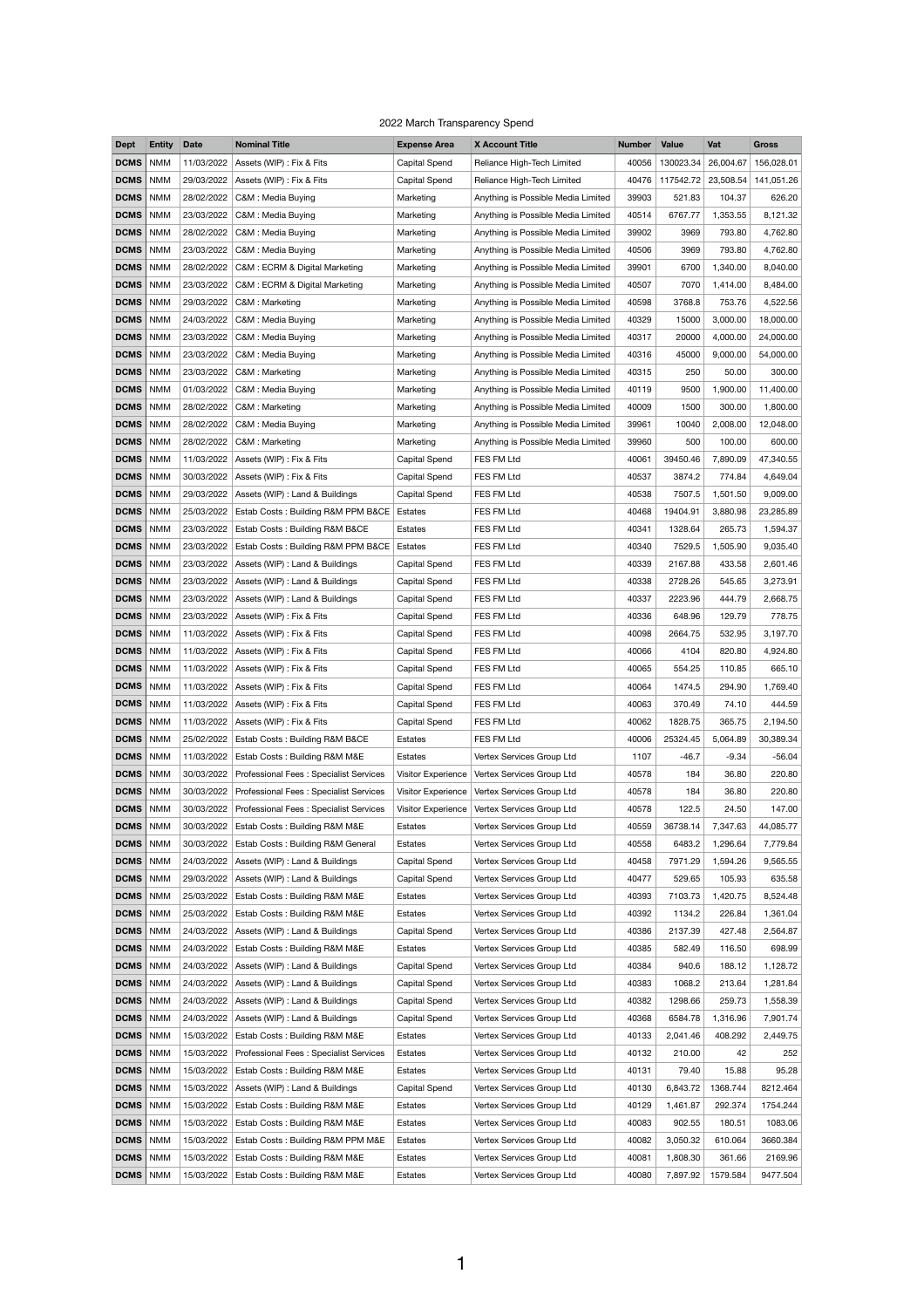| <b>DCMS</b> | <b>NMM</b> | 15/03/2022 | Estab Costs: Building R&M M&E                 | Estates                | Vertex Services Group Ltd | 40079 | 1,296.11    | 259.222     | 1555.332    |
|-------------|------------|------------|-----------------------------------------------|------------------------|---------------------------|-------|-------------|-------------|-------------|
| <b>DCMS</b> | <b>NMM</b> | 09/03/2022 | Estab Costs: Building R&M M&E                 | <b>Estates</b>         | Vertex Services Group Ltd | 40044 | 9,340.46    | 1868.092    | 11208.552   |
| <b>DCMS</b> | <b>NMM</b> | 28/02/2022 | Estab Costs: Building R&M M&E                 | Estates                | Vertex Services Group Ltd | 39869 | 1,134.33    | 226.866     | 1361.196    |
| <b>DCMS</b> | <b>NMM</b> | 15/02/2022 | Professional Fees: Specialist Services        | Visitor Experience     | Vertex Services Group Ltd | 39842 | 172.50      | 34.5        | 207         |
| <b>DCMS</b> | <b>NMM</b> | 18/01/2022 | Exp T&E : Hospitality                         | Visitor Experience     | Vertex Services Group Ltd | 40046 | 192.50      | 38.5        | 231         |
| <b>DCMS</b> | <b>NMM</b> | 28/03/2022 | Assets (WIP) : Land & Buildings               | Capital Spend          | <b>Red 100</b>            | 40464 | 1,334.75    | 266.95      | 1601.7      |
| <b>DCMS</b> | <b>NMM</b> | 28/03/2022 | Assets (WIP) : Land & Buildings               | <b>Capital Spend</b>   | <b>Red 100</b>            | 40464 | 180.50      | 36.1        | 216.6       |
| <b>DCMS</b> | <b>NMM</b> | 28/03/2022 | Assets (WIP) : Land & Buildings               | <b>Capital Spend</b>   | <b>Red 100</b>            | 40465 | 1,803.10    | 360.62      | 2163.72     |
| <b>DCMS</b> | <b>NMM</b> | 29/03/2022 | Assets (WIP) : Land & Buildings               | Capital Spend          | <b>Red 100</b>            | 40545 | 2,945.26    | 589.052     | 3534.312    |
| <b>DCMS</b> | <b>NMM</b> | 04/03/2022 | Assets (WIP) : Land & Buildings               | <b>Capital Spend</b>   | <b>Red 100</b>            | 39972 | 65,950.20   | 13190.04    | 79140.24    |
| <b>DCMS</b> | <b>NMM</b> | 29/03/2022 | Assets (WIP) : Land & Buildings               | <b>Capital Spend</b>   | <b>Red 100</b>            | 40543 | 5,799.08    | 1159.816    | 6958.896    |
| <b>DCMS</b> | <b>NMM</b> | 29/03/2022 | Assets (WIP) : Land & Buildings               | <b>Capital Spend</b>   | <b>Red 100</b>            | 40542 | 1,323.59    | 264.718     | 1588.308    |
| <b>DCMS</b> | <b>NMM</b> | 29/03/2022 | Assets (WIP) : Land & Buildings               | <b>Capital Spend</b>   | <b>Red 100</b>            | 40541 | 272.81      | 54.562      | 327.372     |
| <b>DCMS</b> | <b>NMM</b> | 29/03/2022 | Assets (WIP) : Land & Buildings               | <b>Capital Spend</b>   | <b>Red 100</b>            | 40540 | 2,470.00    | 494         | 2964        |
| <b>DCMS</b> | <b>NMM</b> | 22/03/2022 | Assets (WIP) : Fix & Fits                     | <b>Estates</b>         | <b>Red 100</b>            | 40377 | 1,542.00    | 308.4       | 1850.4      |
| <b>DCMS</b> | <b>NMM</b> | 21/03/2022 | Assets (WIP) : Land & Buildings               | Capital Spend          | <b>Red 100</b>            | 40267 | 3,430.50    | 686.1       | 4116.6      |
| <b>DCMS</b> | <b>NMM</b> | 17/03/2022 | Estab Costs: Building R&M PPM M&E             | Estates                | <b>Red 100</b>            | 40179 | 3,892.00    | 778.4       | 4670.4      |
| <b>DCMS</b> | <b>NMM</b> | 15/03/2022 | Assets (WIP) : Land & Buildings               | Capital Spend          | <b>Red 100</b>            | 40084 | 4,898.35    | 979.67      | 5878.02     |
| <b>DCMS</b> | <b>NMM</b> | 04/03/2022 | Assets (WIP) : Land & Buildings               | <b>Capital Spend</b>   | <b>Red 100</b>            | 39977 | 3,534.97    | 706.994     | 4241.964    |
| <b>DCMS</b> | <b>NMM</b> | 04/03/2022 | Assets (WIP) : Land & Buildings               | <b>Capital Spend</b>   | <b>Red 100</b>            | 39976 | 117.40      | 23.48       | 140.88      |
| <b>DCMS</b> | <b>NMM</b> | 04/03/2022 | Assets (WIP) : Land & Buildings               | <b>Capital Spend</b>   | <b>Red 100</b>            | 39975 | 478.40      | 95.68       | 574.08      |
| <b>DCMS</b> | <b>NMM</b> | 04/03/2022 | Assets (WIP) : Land & Buildings               | <b>Capital Spend</b>   | <b>Red 100</b>            | 39974 | 1,636.06    | 327.212     | 1963.272    |
| <b>DCMS</b> | <b>NMM</b> | 04/03/2022 | Assets (WIP) : Land & Buildings               | <b>Capital Spend</b>   | <b>Red 100</b>            | 39973 | 5,692.10    | 1138.42     | 6830.52     |
| <b>DCMS</b> | <b>NMM</b> | 01/03/2022 | Utilities&R : Electricity - CS                | <b>Utilities</b>       | EDF Energy plc            | 39914 | 503.18      | 25.159      | 528.339     |
| <b>DCMS</b> | NMM        | 08/03/2022 | Utilities&R : Electricity - ROG               | <b>Utilities</b>       | EDF Energy plc            | 40473 | 2,484.73    | 124.2365    | 2608.9665   |
| <b>DCMS</b> | <b>NMM</b> | 01/03/2022 | Utilities&R : Electricity - PPMCC             | <b>Utilities</b>       | EDF Energy plc            | 40256 | 6,496.75    | 324.8375    | 6821.5875   |
| <b>DCMS</b> | <b>NMM</b> | 16/02/2022 | Utilities&R : Electricity - Others            | <b>Utilities</b>       | EDF Energy plc            | 40560 | 699.83      | 34.9915     | 734.8215    |
| <b>DCMS</b> | NMM        | 16/02/2022 | Utilities&R : Electricity - Others            | <b>Utilities</b>       | EDF Energy plc            | 40561 | 233.18      | 11.659      | 244.839     |
| <b>DCMS</b> | <b>NMM</b> | 08/03/2022 | Utilities&R : Electricity - Others            | <b>Utilities</b>       | EDF Energy plc            | 40222 | 246.57      | 12.3285     | 258.8985    |
| <b>DCMS</b> | <b>NMM</b> | 14/03/2022 | Utilities&R : Electricity - Others            | <b>Utilities</b>       | EDF Energy plc            | 40223 | 237.96      | 11.898      | 249.858     |
| <b>DCMS</b> | NMM        | 14/03/2022 | Utilities&R : Electricity - Others            | <b>Utilities</b>       | EDF Energy plc            | 40224 | 513.12      | 25.656      | 538.776     |
| <b>DCMS</b> | <b>NMM</b> | 14/03/2022 | Utilities&R : Electricity - Others            | <b>Utilities</b>       | EDF Energy plc            | 40225 | 202.42      | 10.121      | 212.541     |
| <b>DCMS</b> | <b>NMM</b> | 30/03/2022 | Utilities&R : Electricity - Others            | <b>Utilities</b>       | EDF Energy plc            | 1117  | $-233.18$   | $-11.659$   | $-244.839$  |
| <b>DCMS</b> | NMM        | 30/03/2022 | Utilities&R : Electricity - Others            | <b>Utilities</b>       | EDF Energy plc            | 1118  | $-246.57$   | $-12.3285$  | $-258.8985$ |
| <b>DCMS</b> |            | 15/02/2022 | Utilities&R : Electricity - ROG               | <b>Utilities</b>       | EDF Energy plc            | 39883 | 3,353.32    | 167.666     | 3520.986    |
| <b>DCMS</b> | <b>NMM</b> |            |                                               |                        |                           |       |             |             |             |
|             | <b>NMM</b> | 16/02/2022 | Utilities&R : Electricity - ROG               | <b>Utilities</b>       | EDF Energy plc            | 39885 | 2,920.54    | 146.027     | 3066.567    |
| <b>DCMS</b> | <b>NMM</b> | 01/03/2022 | Utilities&R : Electricity - ROG               | <b>Utilities</b>       | EDF Energy plc            | 1105  | $-3,197.07$ | $-159.8535$ | -3356.9235  |
| <b>DCMS</b> | <b>NMM</b> | 07/03/2022 | Utilities&R : Electricity - ROG               | <b>Utilities</b>       | EDF Energy plc            | 40474 | 2,665.44    | 133.272     | 2798.712    |
| <b>DCMS</b> | <b>NMM</b> | 01/03/2022 | Utilities&R : Electricity - PPMCC             | <b>Utilities</b>       | EDF Energy plc            | 40111 | 1,264.33    | 63.2165     | 1327.5465   |
| <b>DCMS</b> | <b>NMM</b> | 28/02/2022 | Utilities&R : Electricity - NMM               | <b>Utilities</b>       | EDF Energy plc            | 39915 | 36,270.32   | 1813.516    | 38083.836   |
| <b>DCMS</b> | <b>NMM</b> | 01/03/2022 | Utilities&R : Electricity - NMM               | <b>Utilities</b>       | EDF Energy plc            | 39916 | 32,975.42   | 1648.771    | 34624.191   |
| <b>DCMS</b> | <b>NMM</b> | 01/03/2022 | ICT: Service Contracts Hardware               | IT                     | <b>EACS Ltd</b>           | 39970 | 2,416.67    | 483.334     | 2900.004    |
| <b>DCMS</b> | <b>NMM</b> | 01/03/2022 | ICT: Service Contracts Hardware               | $\mathsf{I}\mathsf{T}$ | <b>EACS Ltd</b>           | 39970 | 258.33      | 51.666      | 309.996     |
| <b>DCMS</b> | <b>NMM</b> | 01/03/2022 | ICT: Service Contracts Hardware               | IT                     | <b>EACS Ltd</b>           | 39970 | 913.50      | 182.7       | 1096.2      |
| DCMS   NMM  |            |            | 25/02/2022   Assets (WIP) : Network Equipment | <b>Capital Spend</b>   | <b>EACS Ltd</b>           | 39951 | 10,227.50   | 2045.5      | 12273       |
| <b>DCMS</b> | <b>NMM</b> | 29/03/2022 | Assets (WIP) : Network Equipment              | <b>Capital Spend</b>   | <b>EACS Ltd</b>           | 40539 | 10,627.50   | 2125.5      | 12753       |
| <b>DCMS</b> | <b>NMM</b> | 09/02/2022 | Assets (WIP) : Network Infrastructure         | Capital Spend          | <b>EACS Ltd</b>           | 39954 | 500.00      | 100         | 600         |
| <b>DCMS</b> | <b>NMM</b> | 28/03/2022 | Assets (WIP) : Network Infrastructure         | <b>Capital Spend</b>   | <b>EACS Ltd</b>           | 40492 | 10,000.00   | 2000        | 12000       |
| <b>DCMS</b> | <b>NMM</b> | 28/03/2022 | Assets (WIP) : Network Infrastructure         | <b>Capital Spend</b>   | <b>EACS Ltd</b>           | 40492 | 2,000.00    | 400         | 2400        |
| <b>DCMS</b> | <b>NMM</b> | 28/03/2022 | Assets (WIP) : Network Infrastructure         | <b>Capital Spend</b>   | <b>EACS Ltd</b>           | 40492 | 1,000.00    | 200         | 1200        |
| <b>DCMS</b> | <b>NMM</b> | 28/03/2022 | Professional Fees: Specialist Services        | IT                     | <b>EACS Ltd</b>           | 40470 | 5,160.00    | 1032        | 6192        |
| <b>DCMS</b> | <b>NMM</b> | 25/03/2022 | Professional Fees: Specialist Services        | $\mathsf{I}\mathsf{T}$ | <b>EACS Ltd</b>           | 40489 | 4,300.00    | 860         | 5160        |
| <b>DCMS</b> | <b>NMM</b> | 25/03/2022 | Professional Fees: Specialist Services        | $\mathsf{I}\mathsf{T}$ | <b>EACS Ltd</b>           | 40489 | 4,300.00    | 860         | 5160        |
| <b>DCMS</b> | <b>NMM</b> | 25/03/2022 | Professional Fees: Specialist Services        | IT                     | <b>EACS Ltd</b>           | 40490 | 4,300.00    | 860         | 5160        |
| <b>DCMS</b> | <b>NMM</b> | 25/03/2022 | Professional Fees: Specialist Services        | $\mathsf{I}\mathsf{T}$ | <b>EACS Ltd</b>           | 40490 | 4,300.00    | 860         | 5160        |
| <b>DCMS</b> | <b>NMM</b> | 10/03/2022 | Assets (WIP) : Equip & Other                  | <b>Capital Spend</b>   | <b>EACS Ltd</b>           | 40117 | 4,033.92    | 806.784     | 4840.704    |
| <b>DCMS</b> | <b>NMM</b> | 16/03/2022 | Assets (WIP) : Equip & Other                  | <b>Capital Spend</b>   | <b>EACS Ltd</b>           | 40170 | 426.85      | 85.37       | 512.22      |
| <b>DCMS</b> | <b>NMM</b> | 23/02/2022 | Professional Fees: Specialist Services        | $\mathsf{I}\mathsf{T}$ | <b>EACS Ltd</b>           | 39849 | 3,300.00    | 660         | 3960        |
| <b>DCMS</b> | <b>NMM</b> | 09/02/2022 | Assets (WIP) : Network Infrastructure         | Capital Spend          | <b>EACS Ltd</b>           | 39954 | 2,500.00    | 500         | 3000        |
| <b>DCMS</b> | <b>NMM</b> | 09/02/2022 | Assets (WIP) : Network Infrastructure         | Capital Spend          | <b>EACS Ltd</b>           | 39954 | 2,500.00    | 500         | 3000        |
| <b>DCMS</b> | <b>NMM</b> | 09/02/2022 | Assets (WIP) : Network Infrastructure         | Capital Spend          | <b>EACS Ltd</b>           | 39954 | 7,500.00    | 1500        | 9000        |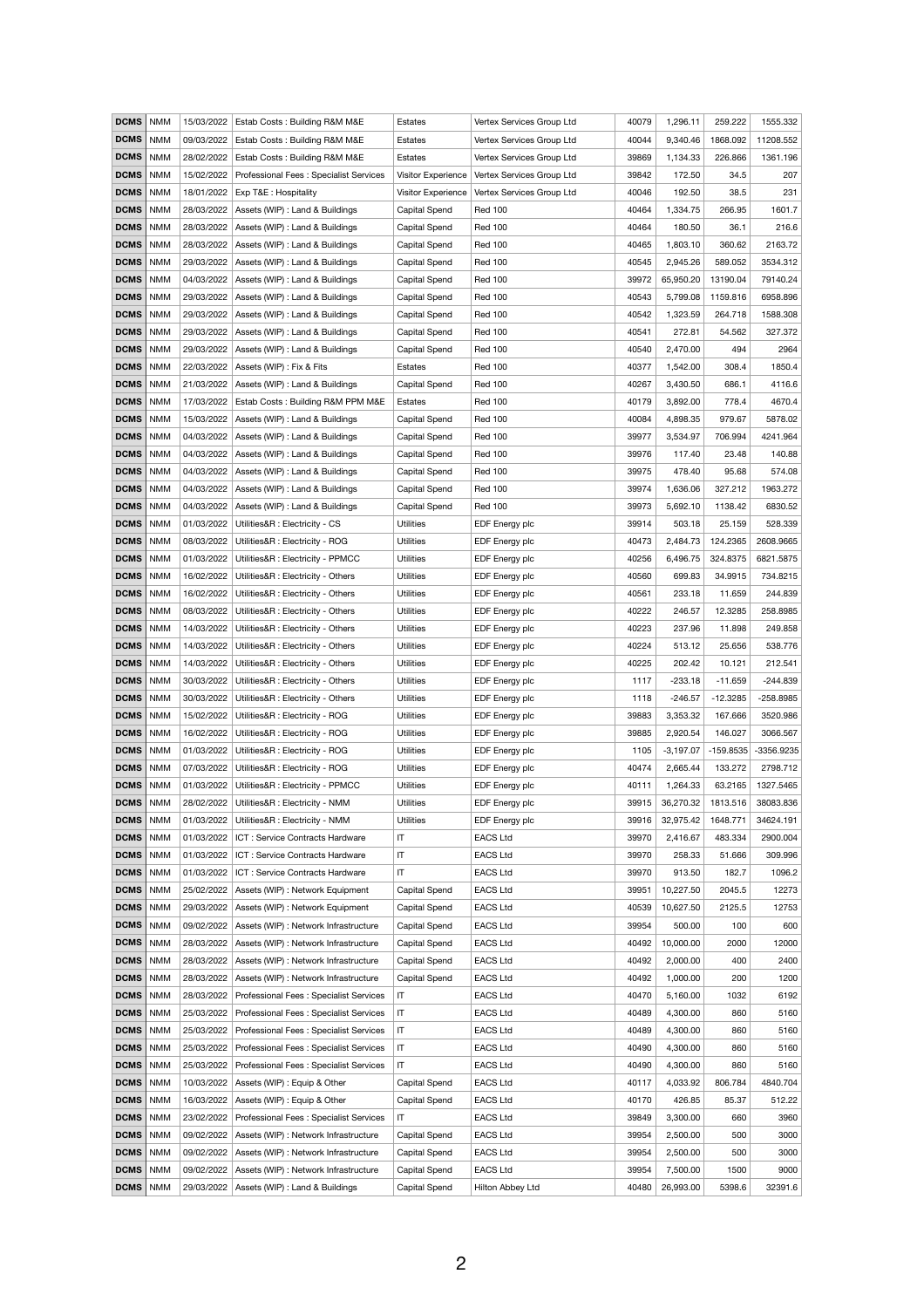| <b>DCMS</b> | <b>NMM</b> | 30/03/2022 | Assets (WIP) : Land & Buildings          | <b>Capital Spend</b>   | Hilton Abbey Ltd                       | 40573 | 23,705.00   | 4741     | 28446     |
|-------------|------------|------------|------------------------------------------|------------------------|----------------------------------------|-------|-------------|----------|-----------|
| <b>DCMS</b> | <b>NMM</b> | 29/03/2022 | Assets (WIP) : Land & Buildings          | <b>Capital Spend</b>   | Hilton Abbey Ltd                       | 40482 | 19,770.00   | 3954     | 23724     |
| <b>DCMS</b> | <b>NMM</b> | 29/03/2022 | Assets (WIP) : Land & Buildings          | <b>Capital Spend</b>   | Hilton Abbey Ltd                       | 40478 | 6,720.00    | 1344     | 8064      |
| <b>DCMS</b> | <b>NMM</b> | 28/02/2022 | Professional Fees: Specialist Services   | $\mathsf{I}\mathsf{T}$ | Purple Tech Solution                   | 40516 | 20,000.00   | 4000     | 24000     |
| <b>DCMS</b> | <b>NMM</b> | 27/03/2022 | Professional Fees: Specialist Services   | $\mathsf{I}\mathsf{T}$ | Purple Tech Solution                   | 40596 | 9,000.00    | 1800     | 10800     |
| <b>DCMS</b> | <b>NMM</b> | 27/03/2022 | Professional Fees: Specialist Services   | $\mathsf{I}\mathsf{T}$ | Purple Tech Solution                   | 40596 | 20,000.00   | 4000     | 24000     |
| <b>DCMS</b> | <b>NMM</b> | 27/03/2022 | Professional Fees: Specialist Services   | IT                     | <b>Purple Tech Solution</b>            | 40596 | 15,000.00   | 3000     | 18000     |
| <b>DCMS</b> | <b>NMM</b> | 26/02/2022 | Estab Costs: Building R&M M&E            | Estates                | <b>FAFS Fire Systems</b>               | 39861 | 292.88      | 58.576   | 351.456   |
| <b>DCMS</b> | <b>NMM</b> | 28/02/2022 | Estab Costs: Building R&M M&E            | Estates                | <b>FAFS Fire Systems</b>               | 39978 | 329.42      | 65.884   | 395.304   |
| <b>DCMS</b> | <b>NMM</b> | 23/03/2022 | Estab Costs: Building R&M M&E            | Estates                | <b>FAFS Fire Systems</b>               | 40503 | 1,370.20    | 274.04   | 1644.24   |
| <b>DCMS</b> | <b>NMM</b> | 26/03/2022 | Estab Costs: Building R&M General        | Estates                | <b>FAFS Fire Systems</b>               | 40533 | 231.26      | 46.252   | 277.512   |
| <b>DCMS</b> | <b>NMM</b> | 28/02/2022 | Assets (WIP) : Land & Buildings          | Capital Spend          | <b>FAFS Fire Systems</b>               | 39918 | 32,000.00   | 6400     | 38400     |
| <b>DCMS</b> | <b>NMM</b> | 28/03/2022 | Assets (WIP) : Land & Buildings          | Capital Spend          | <b>FAFS Fire Systems</b>               | 40530 | 2,300.00    | 460      | 2760      |
| <b>DCMS</b> | <b>NMM</b> | 28/03/2022 | <b>Estab Costs: Security Maintenance</b> | <b>Estates</b>         | <b>FAFS Fire Systems</b>               | 40448 | 682.12      | 136.424  | 818.544   |
| <b>DCMS</b> | <b>NMM</b> | 25/03/2022 | Assets (WIP) : Equip & Other             | Capital Spend          | <b>FAFS Fire Systems</b>               | 40354 | 3,960.00    | 792      | 4752      |
| <b>DCMS</b> | <b>NMM</b> | 11/03/2022 | Assets (WIP) : Land & Buildings          | Capital Spend          | <b>FAFS Fire Systems</b>               | 40121 | 1,836.70    | 367.34   | 2204.04   |
| <b>DCMS</b> | <b>NMM</b> | 28/02/2022 | Assets (WIP) : Land & Buildings          | Capital Spend          | <b>FAFS Fire Systems</b>               | 40109 | 10,882.76   | 2176.552 | 13059.312 |
| <b>DCMS</b> | <b>NMM</b> | 28/02/2022 | Assets (WIP) : Land & Buildings          | Capital Spend          | <b>FAFS Fire Systems</b>               | 39878 | 4,931.01    | 986.202  | 5917.212  |
| <b>DCMS</b> | <b>NMM</b> | 30/03/2022 | C&M : Media Buying                       | Marketing              | <b>AKA Promotions Ltd</b>              | 40576 | 2,400.00    | 480      | 2880      |
| <b>DCMS</b> | <b>NMM</b> | 30/03/2022 | C&M: Media Buying                        | Marketing              | <b>AKA Promotions Ltd</b>              | 40576 | 2.40        | 0        | 2.4       |
| <b>DCMS</b> | <b>NMM</b> | 25/03/2022 | C&M : Media Buying                       | Marketing              | <b>AKA Promotions Ltd</b>              | 40438 | 1,357.30    | 271.46   | 1628.76   |
| <b>DCMS</b> | <b>NMM</b> | 25/03/2022 | C&M : Media Buying                       | Marketing              | <b>AKA Promotions Ltd</b>              | 40439 | 1,357.30    | 271.46   | 1628.76   |
| <b>DCMS</b> | <b>NMM</b> | 25/03/2022 | C&M : Media Buying                       | Marketing              | <b>AKA Promotions Ltd</b>              | 40440 | 1,357.30    | 271.46   | 1628.76   |
| <b>DCMS</b> | <b>NMM</b> | 25/03/2022 | C&M: Media Buying                        | Marketing              | <b>AKA Promotions Ltd</b>              | 40441 | 2,940.00    | 588      | 3528      |
| <b>DCMS</b> | <b>NMM</b> | 25/03/2022 | C&M: Media Buying                        | Marketing              | <b>AKA Promotions Ltd</b>              | 40442 | 1,357.30    | 271.46   | 1628.76   |
| <b>DCMS</b> | <b>NMM</b> | 25/03/2022 | C&M: Media Buying                        | Marketing              | <b>AKA Promotions Ltd</b>              | 40443 | 1,357.30    | 271.46   | 1628.76   |
| <b>DCMS</b> | <b>NMM</b> | 25/03/2022 | C&M: Media Buying                        | Marketing              | <b>AKA Promotions Ltd</b>              | 40444 | 882.00      | 176.4    | 1058.4    |
| <b>DCMS</b> | <b>NMM</b> | 25/03/2022 | C&M: Media Buying                        | Marketing              | <b>AKA Promotions Ltd</b>              | 40444 | 0.88        | $\Omega$ | 0.88      |
| <b>DCMS</b> | <b>NMM</b> | 25/03/2022 | C&M : Design & Production                | Marketing              | <b>AKA Promotions Ltd</b>              | 40435 | 840.00      | 168      | 1008      |
| <b>DCMS</b> | <b>NMM</b> | 25/03/2022 | C&M: Media Buying                        | Marketing              | <b>AKA Promotions Ltd</b>              | 40398 | 17,366.58   | 3473.316 | 20839.896 |
| <b>DCMS</b> | <b>NMM</b> | 25/03/2022 | C&M: Media Buying                        | Marketing              | <b>AKA Promotions Ltd</b>              | 40398 | 17.37       | 0        | 17.37     |
| <b>DCMS</b> | <b>NMM</b> | 23/03/2022 | C&M: Marketing                           | Marketing              | <b>AKA Promotions Ltd</b>              | 40427 | 2,713.76    | 542.752  | 3256.512  |
| <b>DCMS</b> | <b>NMM</b> | 23/03/2022 | C&M: Media Buying                        | Marketing              | <b>AKA Promotions Ltd</b>              | 40348 | 2,624.44    | 524.888  | 3149.328  |
| <b>DCMS</b> | <b>NMM</b> | 23/03/2022 | C&M: Media Buying                        | Marketing              | <b>AKA Promotions Ltd</b>              | 40348 | 1.51        | $\Omega$ | 1.51      |
| <b>DCMS</b> | <b>NMM</b> | 23/03/2022 | C&M : Design & Production                | Marketing              | <b>AKA Promotions Ltd</b>              | 40347 | 98.00       | 19.6     | 117.6     |
| <b>DCMS</b> | <b>NMM</b> | 23/03/2022 | C&M: Media Buying                        | Marketing              | <b>AKA Promotions Ltd</b>              | 40346 | 3.41        | 0        | 3.41      |
| <b>DCMS</b> | <b>NMM</b> | 23/03/2022 | C&M : Media Buying                       | Marketing              | <b>AKA Promotions Ltd</b>              | 40346 | 3,409.04    | 681.808  | 4090.848  |
| <b>DCMS</b> | <b>NMM</b> | 18/02/2022 | C&M : Media Buying                       | Marketing              | <b>AKA Promotions Ltd</b>              | 39863 | 7,737.47    | 1547.494 | 9284.964  |
| <b>DCMS</b> | <b>NMM</b> | 18/02/2022 | C&M: Media Buying                        | Marketing              | <b>AKA Promotions Ltd</b>              | 39844 | 2,257.92    | 451.584  | 2709.504  |
| <b>DCMS</b> | <b>NMM</b> | 18/02/2022 | C&M : Media Buying                       | Marketing              | <b>AKA Promotions Ltd</b>              | 39844 | 2.26        | 0        | 2.26      |
| <b>DCMS</b> | <b>NMM</b> | 20/11/2021 | C&M : Design & Production                | Marketing              | <b>AKA Promotions Ltd</b>              | 40284 | 700.00      | 140      | 840       |
| <b>DCMS</b> | <b>NMM</b> | 31/01/2022 | Utilities&R: Rent                        | <b>Utilities</b>       | Chatham Historic Dockyard Trust        | 39998 | 18,500.00   | 3700     | 22200     |
| <b>DCMS</b> | <b>NMM</b> | 30/03/2022 | Utilities&R: Rent                        | <b>Utilities</b>       | Chatham Historic Dockyard Trust        | 40606 | 4,065.00    | 813      | 4878      |
| <b>DCMS</b> | <b>NMM</b> | 30/03/2022 | Utilities&R: Service Charges             | <b>Utilities</b>       | Chatham Historic Dockyard Trust        | 40606 | 905.00      | 181      | 1086      |
| <b>DCMS</b> | <b>NMM</b> |            | 14/03/2022   Utilities&R : Rent          | <b>Utilities</b>       | Chatham Historic Dockyard Trust        | 40594 | 18,455.00   | 3691     | 22146     |
| <b>DCMS</b> | <b>NMM</b> | 31/01/2022 | Utilities&R: Rent                        | <b>Utilities</b>       | Chatham Historic Dockyard Trust        | 39998 | 848.00      | 169.6    | 1017.6    |
| <b>DCMS</b> | <b>NMM</b> | 31/01/2022 | Utilities&R: Service Charges             | <b>Utilities</b>       | Chatham Historic Dockyard Trust        | 39998 | 7,234.00    | 1446.8   | 8680.8    |
| <b>DCMS</b> | <b>NMM</b> | 21/03/2022 | ICT: Service Contracts Software          | IT                     | Oyster IMS                             | 40247 | 39,373.69   | 7874.738 | 47248.428 |
| <b>DCMS</b> | <b>NMM</b> | 03/11/2021 | Assets (WIP) : Network Infrastructure    | Capital Spend          | Exponential-e Ltd                      | 40308 | 6,800.00    | 1360     | 8160      |
| <b>DCMS</b> | <b>NMM</b> | 03/11/2021 | Assets (WIP) : Network Infrastructure    | <b>Capital Spend</b>   | Exponential-e Ltd                      | 40308 | 347.00      | 69.4     | 416.4     |
| <b>DCMS</b> | <b>NMM</b> | 03/11/2021 | Assets (WIP) : Network Infrastructure    | Capital Spend          | Exponential-e Ltd                      | 40308 | 11,280.00   | 2256     | 13536     |
| <b>DCMS</b> | <b>NMM</b> | 29/11/2021 | Assets (WIP) : Network Infrastructure    | Capital Spend          | Exponential-e Ltd                      | 1112  | $-3,000.00$ | $-600$   | $-3600$   |
| <b>DCMS</b> | <b>NMM</b> | 03/11/2021 | Assets (WIP) : Network Infrastructure    | Capital Spend          | Exponential-e Ltd                      | 40308 | 11,413.00   | 2282.6   | 13695.6   |
| <b>DCMS</b> | <b>NMM</b> | 03/11/2021 | Assets (WIP) : Network Infrastructure    | Capital Spend          | Exponential-e Ltd                      | 40308 | 805.00      | 161      | 966       |
| <b>DCMS</b> | <b>NMM</b> | 03/11/2021 | Assets (WIP) : Network Infrastructure    | Capital Spend          | Exponential-e Ltd                      | 40308 | 880.00      | 176      | 1056      |
| <b>DCMS</b> | <b>NMM</b> | 03/11/2021 | Assets (WIP) : Network Infrastructure    | Capital Spend          | Exponential-e Ltd                      | 40308 | 3,280.00    | 656      | 3936      |
| <b>DCMS</b> | <b>NMM</b> | 28/03/2022 | Estab Costs: Equipment < £1000           |                        | Collections Manage Storage Aspects Ltd | 40602 | 150.00      | 30       | 180       |
| <b>DCMS</b> | <b>NMM</b> | 28/03/2022 | <b>Collections: Storage</b>              |                        | Collections Manage Storage Aspects Ltd | 40546 | 4,910.00    | 982      | 5892      |
| <b>DCMS</b> | <b>NMM</b> | 18/03/2022 | Assets (WIP) : Fix & Fits                |                        | Collections Manage Storage Aspects Ltd | 40387 | 8,000.00    | 1600     | 9600      |
| <b>DCMS</b> | <b>NMM</b> | 18/03/2022 | <b>Collections: Storage</b>              |                        | Collections Manage Storage Aspects Ltd | 40387 | 15,165.00   | 3033     | 18198     |
| <b>DCMS</b> | <b>NMM</b> | 25/03/2022 | Assets (WIP) : Comp Equip                | <b>Capital Spend</b>   | Albion Computers Ltd                   | 40512 | 780.00      | 156      | 936       |
| <b>DCMS</b> | <b>NMM</b> | 25/03/2022 | Assets (WIP) : Comp Equip                | Capital Spend          | Albion Computers Ltd                   | 40512 | 2,174.00    | 434.8    | 2608.8    |